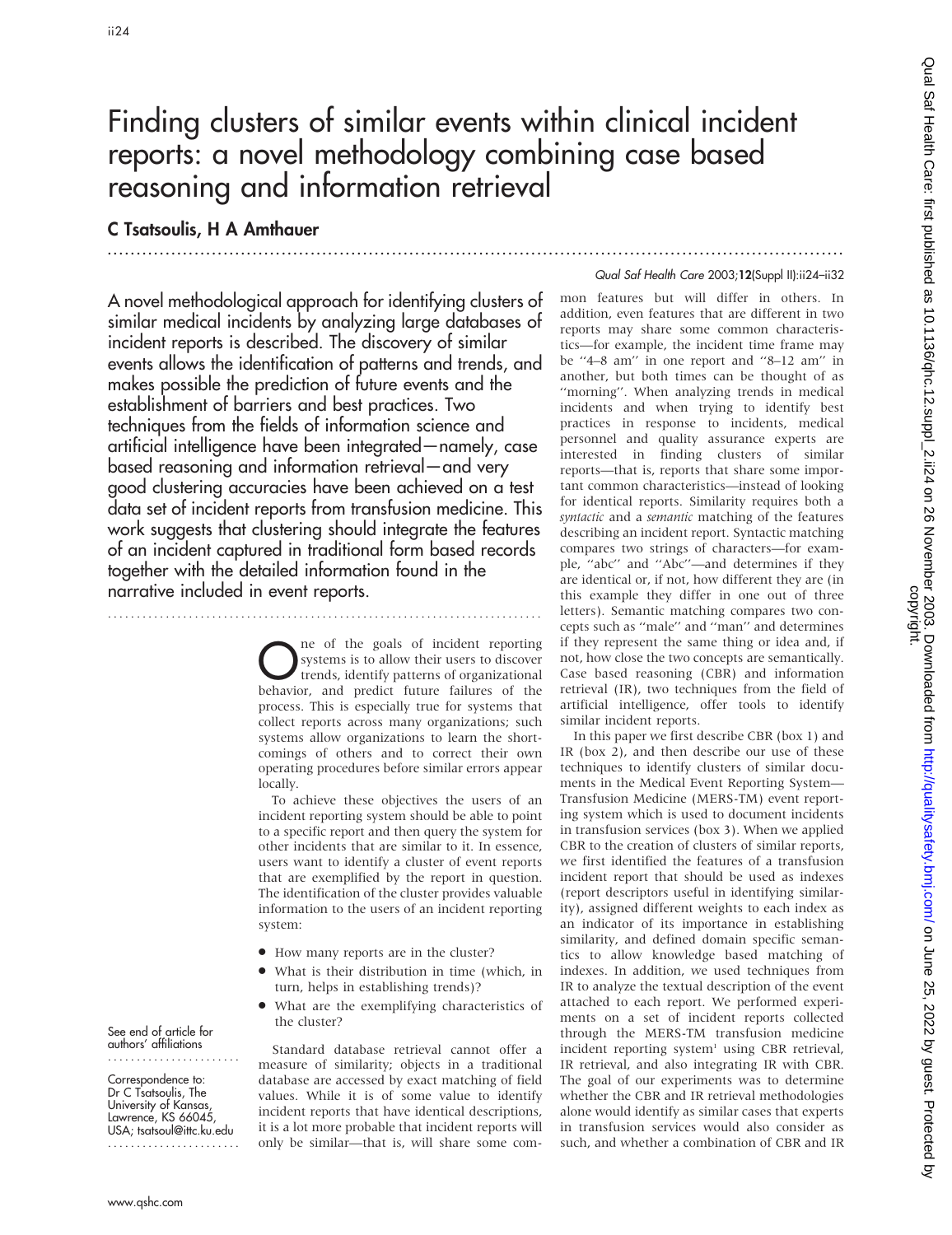retrieval would have superior retrieval performance to either technique alone. The results of each retrieval, clustering, and similarity assessment were evaluated with the help of experts in the area of quality assurance in transfusion medicine who calculated the number of false positives and negatives in the clusters of similar incident reports generated by our software.

Our results indicate that the integration of CBR with IR improves performance of the retrieval system and offers good recall and accuracy.

#### APPLICATION OF CBR AND IR TO INCIDENT REPORTS FROM TRANSFUSION SERVICES

The MERS-TM incident reports were analyzed by experts in the field of transfusion services who defined a subset of the report features that should be used as indexes in our CBR system. These features include the discovery time, the discoverer's job description, the point in the process at which the event was discovered, where it first occurred, the causal and antecedent codes. The experts also assigned a weight of 1–5 to each index, where the higher weight indicated greater importance of a feature in matching and clustering. For example, where an event first occurred was weighted 5, the time an event was discovered was given 1, and the discoverer's job description 3.

For some attributes the experts gave conditional weights. For example, a causal code would receive a weight of 1 or 2 depending on whether it was based on a rough examination of the incident or on an in depth analysis.

The experts also defined hierarchies of attribute values that allowed us to define partial matches. For example:

# Box 1 Case based reasoning (CBR)

Case based reasoning (CBR) is a problem solving paradigm based on psychological theories of human cognition which provides the foundations for a technology for intelligent systems.2 It is based on the intuitive notion that human expertise is not based on rules or other formalized structures but on experiences. Human experts differ from novices in their ability to relate problems to previous ones, to reason based on analogies between current and old problems, and to use solutions from old experiences.

The process of reasoning using experiences or cases can be described by the following steps:

- N Retrieve: Given a new problem, retrieve a similar past case from memory. The past case contains the prior solution.
- Modify: The old solution is modified to conform to the new situation, resulting in a proposed solution.
- Test: The proposed solution is tested for successful solution of the current problem.
- Learn: If the solution fails, explain the failure and learn it to avoid repeating it. If possible, repair the failure, generate a new proposed solution, and return to the Test step. If the solution succeeds, incorporate it into the case memory as a successful solution and stop.

Since our work concentrates on retrieval, this description will be constrained to this part of a CBR system.

A CBR system must select the best case or cases from memory. The question that must be answered is what constitutes an appropriate or similar case. What are the criteria of closeness or similarity between cases, and how should cases be indexed? Indexing a case is essential in establishing similarity since the indexes help to define the elements of a problem that are important.

During retrieval each case must be compared with the current problem and be assigned a degree of similarity. The retrieving program will then select the cases with the highest degree of similarity. We therefore need to define what we mean by ''best match'' or, as usually called in conceptual retrieval, what we mean by ''similar(ity)''. The simplest method would be to look at structural or syntactic similarities between the current problem and a case. This demands an exact match between index values in a manner identical to database retrieval. (Note that this is a simplification of structural matching.) One can demand a perfect syntactic match only of symbolic values—that is, non-numerical ones; the same is not true for numerical ones. For numbers a perfect match may be based on a formula: for example, "x is qualitatively equal to y if it is  $y \pm 20\%$ "). If two values match structurally, we say that they match perfectly (or, if we wanted to assign a degree of match between 0 and 1 where 0 is absolute mismatch, a structural match would receive a value of 1.0). For example, we would say that ''ABC'' and ''ABC'' match perfectly (they are structurally identical—that is, they look the same), while ''ABC'' and ''DEF'' do not match since they do not look the same at all. On the other hand, we could define partial similarity, and say, for example, that ''ABC'' matches ''XBC'' with 67% match, since the two strings share two out of three letters.

Deciding whether two values match or not can also lead to a partial (or semantic) match. The concepts represented by the case indexes are placed on a hierarchy of classes and their subclasses. For example, one may say that ''beef'' and ''chicken'' are subclasses of ''meat''. Then, ''beef'' and ''chicken'' match partially since they are different concepts but they are both subclasses of the superclass ''meat''. We can assign a value to this partial match based on the level of the hierarchy where values match. For example, a complete match can be given 1.0 and, for moving up a level of the hierarchy, we may want to multiply the match by 0.7 (1, 0.7, 0.5, 0.35, ...). Creating a membership hierarchy is just one way to establish partial similarity of symbolic values. Some of the similarity can be rule based, where the rules are defined by experts. For example, an expert can give a rule that says that ''the emotional state of anger is similar with degree 0.8 to the emotional state of rage''.

Indexes can be assigned a weight (in an arbitrarily selected scale) that indicates the contribution of a particular index to establishing similarity. Usually, index weights are assigned by domain experts who are best suited to estimate which characteristics of a case are the most relevant ones.

After we determine which index values are qualitatively similar or equal, we compute a similarity value for the whole case. Usually this is done in a nearest neighbor method, which is a weighted average. For example, we can compute the degree of similarity as:

$$
\text{similarity} = \frac{\sum w_i \times \text{sim}(f_c, f_p)}{\sum w_i}
$$

where  $w_i$  is the weight for a matching feature, and sim is the degree of match between the old case  $f_c$  and the current problem  $f_p$ .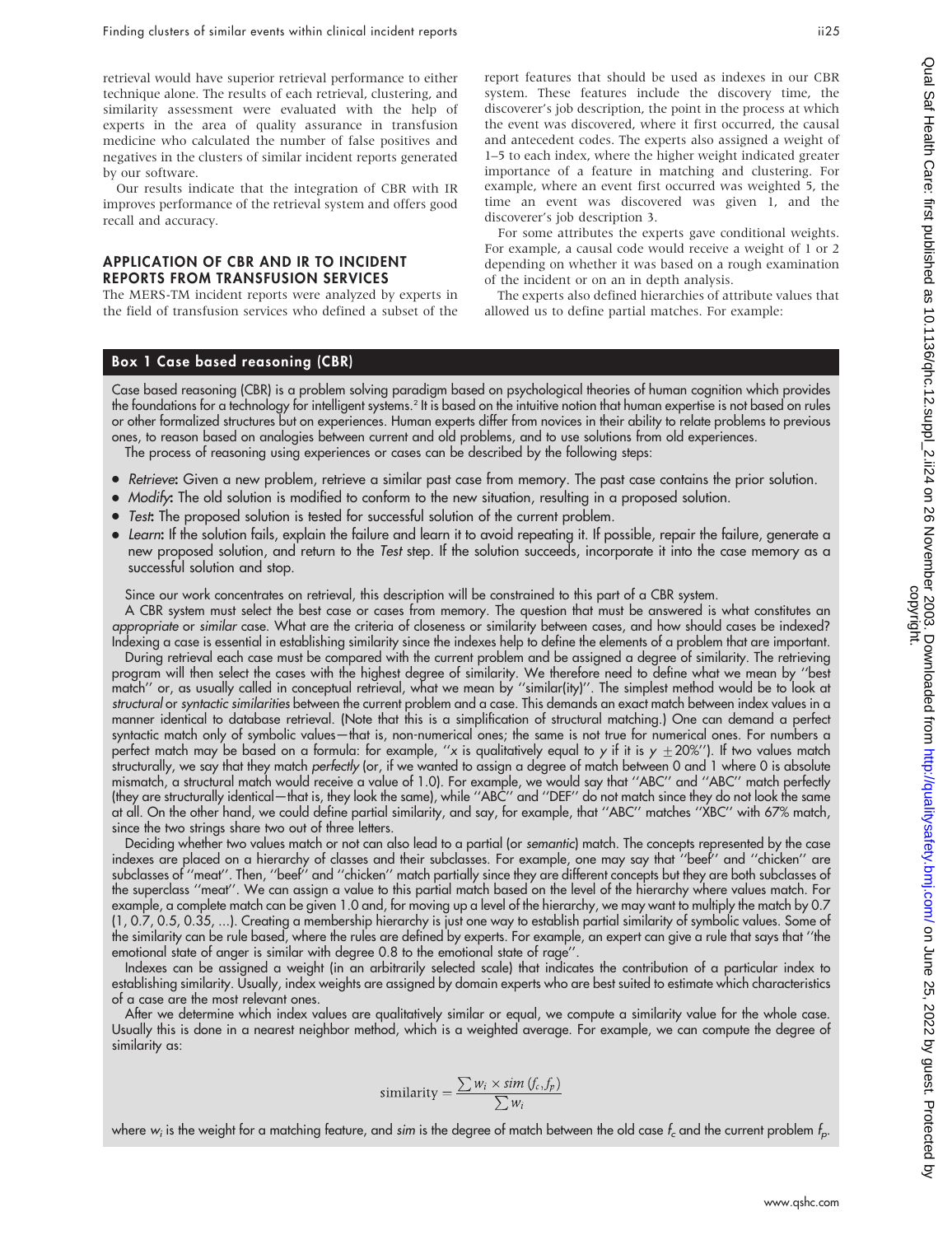## Box 2 Information retrieval (IR)

Information retrieval (IR) systems are used for indexing, searching, and recalling text or other unstructured forms of data. The primary basis of IR for text retrieval is through the use of weighted keywords. Since IR systems do not require any domain specific knowledge, IR systems can be applied in any domain where textual documents are available.

Traditionally, text documents are pre processed where common words (or ''stop words'') such as ''a'', ''and'', ''the'', etc are removed from the document. Next stemming is performed, where words are reduced to their stem so that, for example, ''independence'' and ''independent'' are represented by the common stem ''independ''. The text tokens are then stored in a structure that allows quick comparison and retrieval.

One approach in IR for document retrieval is the vector space model (VSM)<sup>3</sup> in which each document is represented by a list (vector) of terms. These terms have associated weights that describe a term's value for a document. The weighting system for each term in the document uses a tf-idf scheme. ( $tf$  = term frequency;  $idf$  = inverse document frequency). In this term weighting scheme the tf and idf are calculated in the following manner:

 $tf = frequency of the term in the document/frequency of$ the most frequent word in the document

idf =  $log_{10}$ (total number of documents in the collection/ number of documents in the collection that contain the term) Thus, the weight of a term is calculated by:

Weight =  $tf * idf$ 

Using the VSM makes it possible to compare two documents using vector algebra as, for example, the cosine measure of similarity.4 With this method the degree of similarity between two documents is determined by the cosine of the angle between the vectors that represent the two documents (the smaller the angle, the more similar), so that a document might be retrieved even if it shares only a few terms.

- For the attribute indicating when an incident was discovered, the values in the pairs (12–4 am, 4–8 am), (8–12 noon, 12–4 pm), and (4–8 pm, 8–12 midnight) were considered partially similar. So, for example, a report with value ''8–12 noon'' would have a partial match with a report with value ''12–4 pm''.
- $\bullet$  The values of the attribute indicating the job description of the person discovering the incident were organized into sets where the values were considered as matching partially—for example, supervisor, medical technician, quality assurance/ quality control person, and registered nurse were all members of the same set of partial matching values.

In our CBR system we only had a single level of hierarchy of feature values, and every partial match was assigned a value of 0.7 (a perfect match received a value of 1.0 and a non-match a value of zero).

Our approach to the IR portion of this study uses the vector space model (VSM) and the cosine comparison measure, as described in box 2. In our case, a document is considered the free text of the report portion that describes what happened. The removal of noise from the text was difficult due to the domain specific abbreviations used. For example, ''OR'' was used mostly as an abbreviation for ''operating room'', not as a conjunction. So as not to lose important abbreviations, no stop words were removed. Matching based on words that do not carry a lot of meaning due to their high frequencies is easy to identify, so the non-removal of stop words is easily handled.

## Box 3 MERS-TM incident reporting system for transfusion medicine

The Medical Event Reporting System for Transfusion Medicine (MERS-TM) is an event reporting system developed for transfusion services and blood centers to collect, classify, and analyze events that could potentially compromise transfusion safety.1 The incident reports of MERS-TM consist possibly of three parts. The first two parts are mandatory. One describes the incident with a set of surface features such as the time and date the incident was discovered, by whom it was discovered, when it occurred, location code of the point of occurrence, and so on. The other mandatory document is the quality assurance investigation report which includes codes describing the causal events (MERS-TM uses the Eindhoven classification system for causes of events<sup>5</sup>), any preventive actions taken, and the type of investigation conducted. In addition to the surface features and the causal event codes, the MERS-TM incident reports always include a brief (1–2 lines) textual description of the event. If the organization decides to perform a detailed investigation, it will generate the third optional part of the report which includes detailed information about the consequent and antecedent events.

Figure 1 shows the information that a user may enter to describe in MERS-TM the discovery of a transfusion medicine incident, and fig 2 shows part of a completed detailed investigation report entered in MERS-TM displaying the causal codes based on the Eindhoven classification system.<sup>5</sup>

We then performed a set of experiments to establish the efficacy of CBR and IR in clustering similar clinical incident reports. For the experiments we used an MERS-TM data set of approximately 600 reports collected by the transfusion services of two hospitals and made available to us by the MERS-TM group led by Dr Harold Kaplan of the Presbyterian Hospital of Columbia University, New York. The incident reports were indexed for CBR retrieval as indicated above and also preprocessed for IR retrieval. After the incident reports were indexed they were entered in a ''case base''—that is, in a storage file that makes comparisons and similarity assessment possible through our software. Similarly, after IR preprocessing the incident reports were stored in a structure appropriate for IR retrieval.

The goals of our experiments were to determine:

- whether CBR retrieval would identify as similar cases that experts in transfusion services would also consider as such;
- whether IR retrieval would do the same;
- N whether a combination of CBR and IR retrieval would have superior retrieval performance to either technique alone.

As a baseline test we performed retrieval using equal weights for all indexes; the goal was to establish whether the index weights given to us by the experts improved CBR retrieval or not.

To establish the usefulness of CBR for finding clusters of similar medical incident reports, we randomly selected 24 cases out of the approximately 600 incident reports in the data set (to avoid confusion with the cases in the case base the cases we used to match against will be called ''reports'' from now on), and for each of these reports we retrieved the 10 most similar cases from the case base created from the processed incident reports. An example of two matching transfusion incident reports is shown in fig 3 in which we show the case based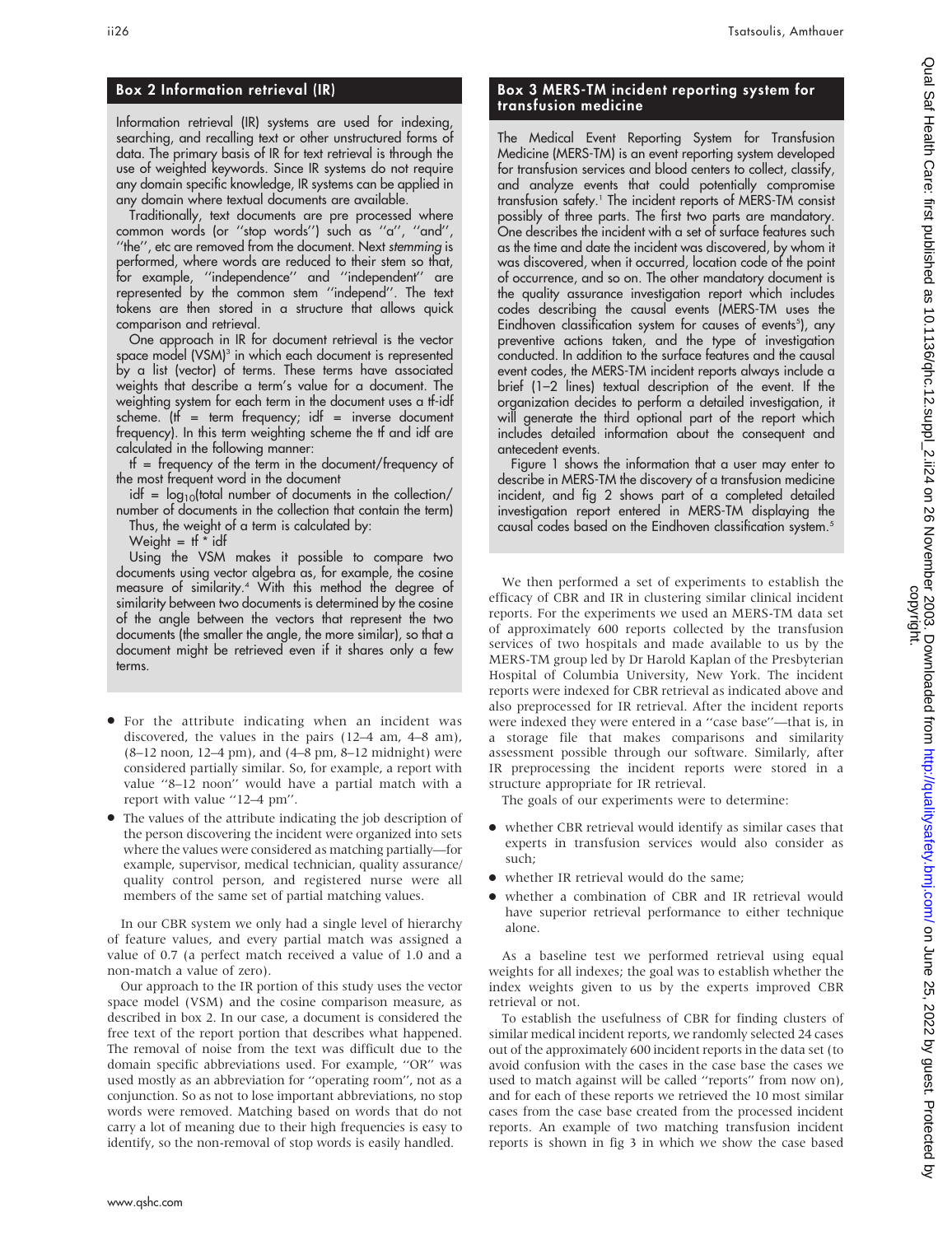|                  | Section A-Discovery Information                    |                                                                                                                                                                                     |
|------------------|----------------------------------------------------|-------------------------------------------------------------------------------------------------------------------------------------------------------------------------------------|
| 1.               | Report date:                                       | mm/dd/yyyy                                                                                                                                                                          |
| 2.               | Discovery date:                                    | mm/dd/yyyy                                                                                                                                                                          |
| 3.               | Was this discovered<br>on a weekend or<br>weekday? | $\div$                                                                                                                                                                              |
| $\overline{4}$ . | Discovery time:                                    | $\frac{1}{\sqrt{2}}$                                                                                                                                                                |
| 5.               | Discoverer's job<br>description:                   | $\Box$ Clerk<br>$\Box$ MT<br>$\Box$ Supervisor<br>$\Box$ Other<br>$\Box$ QA/QC<br>House staff<br>MD/DO<br>$\Box$ RN<br>$\Box$ MLT<br>□ LVN/LPN                                      |
| 6.               | Where discovered:                                  | $\div$                                                                                                                                                                              |
|                  | Location code<br>(optional)                        |                                                                                                                                                                                     |
| 7.               | Describe briefly the<br>event you<br>discovered:   |                                                                                                                                                                                     |
| 8.               | How did you<br>discover this event?                |                                                                                                                                                                                     |
| 9.               | This event was<br>discovered:                      | $\div$                                                                                                                                                                              |
| 10.              | Product/record<br>action:                          | Product retrieved<br>Additional testing<br>Product destroyed<br>Patient sample recollected<br>Record corrected<br>$\Box$ Other<br>$\overline{\phantom{a}}$<br>Floor/Clinic notified |

Figure 1 The ''discovery information'' section of MERS-TM. Here the user records how the transfusion medicine incident was discovered.

|                  | Report accession<br>number                                                        | 100                                                                                                        |
|------------------|-----------------------------------------------------------------------------------|------------------------------------------------------------------------------------------------------------|
| 1.               | Consequent<br>(discovery) code:                                                   | $1 \div \text{A} \times \div$<br>$\div$                                                                    |
| 2.               | Antecedent (1st<br>occurrence) code:                                              | $US$ $\div$<br>$\div$                                                                                      |
| 3.               | Significant<br>antecedent<br>(occurrence)<br>code:                                | $OE$ $\div$<br>$\div$                                                                                      |
| $\overline{4}$ . | Additional<br>description of<br>event (optional)                                  |                                                                                                            |
| 5.               | Risk assessment:                                                                  | QES $(.10 \mid \oplus)$ QEP $(.50 \mid \oplus)$<br>Final RAI 0.25                                          |
| 6.               | Organizational<br>risk?                                                           | None $\div$                                                                                                |
| 7.               | Follow up:                                                                        | $\vee$ Propose action<br>Consider action<br>Monitor<br>External report to other dept/org<br>FDA reportable |
| 8.               | If appropriate,<br>describe the<br>long term<br>preventive action<br>to be taken: |                                                                                                            |

Figure 2 Part of a completed detailed investigation report from MERS-TM. The quality assurance personnel performing the investigation have identified and recorded a number of causal and risk codes.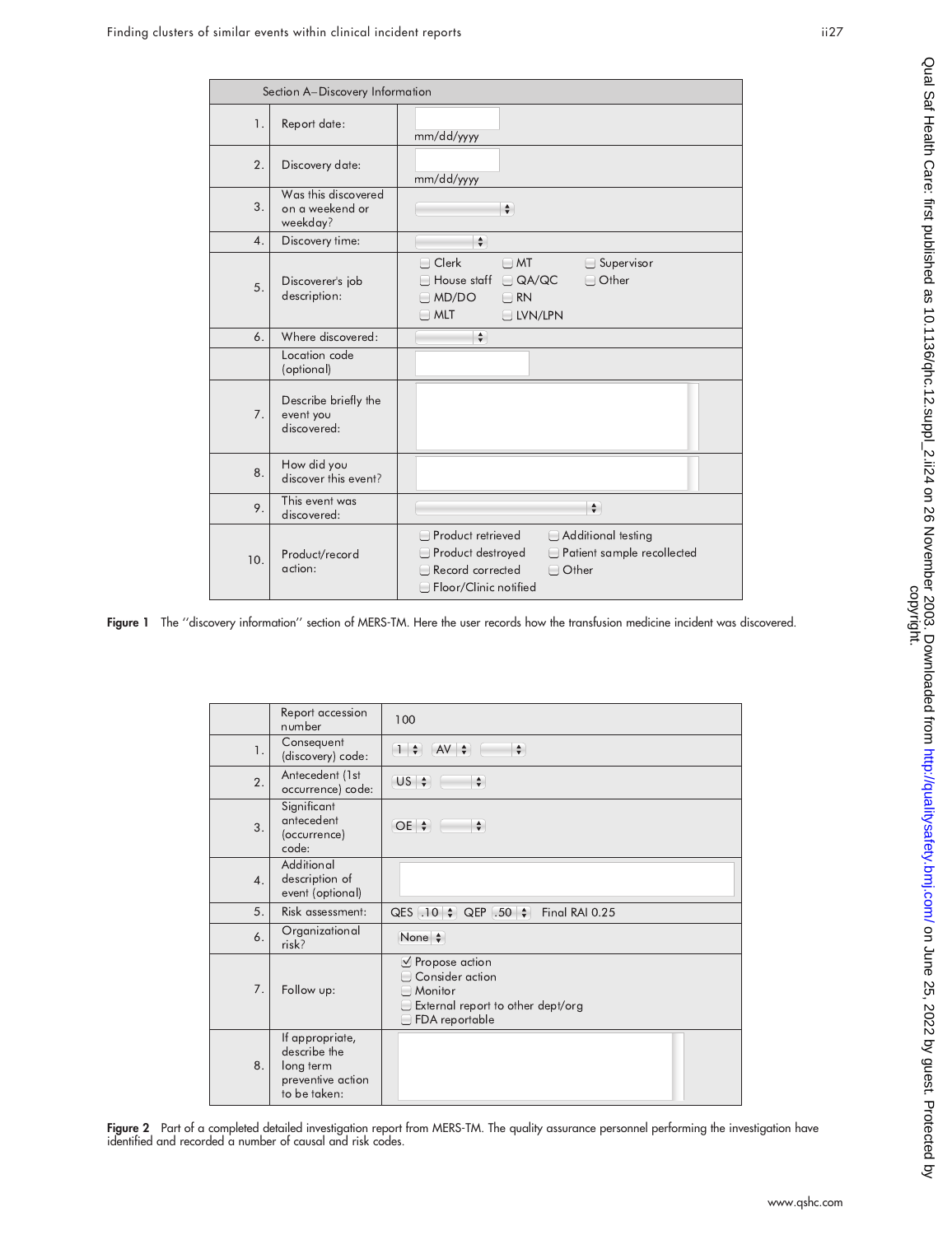| <b>Feature</b>                 | Case A                                     | Case B                                     |
|--------------------------------|--------------------------------------------|--------------------------------------------|
| <b>Report date</b>             | 3/30/1999                                  | 4/2/1999                                   |
| Discovery date                 | 3/30/1999                                  | 4/2/1999                                   |
| Discovery time **              | 4-8 PM                                     | 8-12 Midnight                              |
| Discoverer's job description * | MLT                                        | MLT                                        |
| Where discovered *             | Trans, Serv.                               | Trans Serv.                                |
| <b>What happened</b>           | PHLEBOTOMIST FAILED<br>TO SIGN REQUISITION | PHLEBOTOMIST FAILED<br>TO SIGN REQUISITION |
| How discovered                 | ON SAMPLE CHECKING                         | AT TIME OF SAMPLE<br><b>CHECKING</b>       |
| Point in process discovered *  | Before testing patient sample              | Before testing patient sample              |
| Product record action *        | Patient sample recollected                 | Patient sample recollected                 |
| Date event occurred            | 3/30/1999                                  | 4/2/1999                                   |
| Occurrence time                | 4-8 PM                                     | 4-8 AM                                     |
| Person involved *              | <b>RN</b>                                  | <b>RN</b>                                  |
| Where first occurred *         | Sample collection                          | Sample collection                          |
| Consequent event type 1 *      | 3                                          | 3                                          |
| Consequent event a *           | SC                                         | <b>SC</b>                                  |
| Consequent event b *           | 099                                        | 099                                        |
| Antecedent event a             |                                            |                                            |
| Antecedent event b             |                                            |                                            |
| Follow up *                    | Monitor                                    | Monitor                                    |
| Investigation type *           | Routine investigation                      | Routine investigation                      |
| <b>RL Cause code 1</b>         | <b>HKK</b>                                 | <b>HRM ***</b>                             |
| <b>RL Cause code 2</b>         | <b>OK ***</b>                              | <b>HSS</b>                                 |
| <b>RL Cause code 3</b>         | <b>HRM ***</b>                             | OK ***                                     |

 $=$  No match (weight  $*$  0)

= Exact match (weight \* 1) \*

 $=$  Partial match  $(0.7 * (weight * 1))$ 

\*\* = Partial match (0.7 \*(weight \* 1))<br>\*\*\* = Group match (0.7 \*(weight \* 1)) (not listed in same order) \*\*\*

CBR matching score (partial and group matches are in **bold**; in each parenthesis the first value is the weight of the attribute and the second value is the matching value; attributes are listed in order from top to bottom): ((1 \* 0) + (1 \* 0) + (**0.7** (**1 \* 1**)) + (4 \* 1) + (4 \* 1) + 0 + 0 + (4 \* 1) + (1 \* 1) +  $(1 \; * \; 1) \; + \; (2 \; * \; 1) \; + \; (4 \; * \; 1) \; + \; (4 \; * \; 1) \; + \; (3 \; * \; 1) \; + \; (5 \; * \; 1) \; + \; (5 \; * \; 0) \; + \; (4 \; * \; 0) \; + \; (1 \; * \; 1) \; + \; (1 \; * \; 1)$  $+$  (0.7 (3  $*$  1)) + (0.7 (3  $*$  1) + (3  $*$  0))/59 = 0.73

Figure 3 Example of matching of two incident reports using CBR. The features of each report are compared and, depending on the type of match (exact, partial, group, or no match), the weight of an attribute is multiplied by an appropriate value. The values are added up and normalized. The resulting ''match value'' for this example was 0.73.

matching of two reports with a degree of similarity of 0.73. The same two reports had a match value of 1.0 using IR (we compared the text under the attribute ''what happened?'') since the two reports had almost identical textual descriptions.

To establish the usefulness of IR for finding clusters of similar medical incident reports we used the same 24 reports and identified similar ones using only an IR based keyword match of the text included with each case.

The results of the CBR and IR retrieval were then combined to establish whether the combination would offer superior performance for finding clusters of similar medical incident reports. We assigned to the matching percentage of each retrieval technique a weight between 0.9 and 0.1, in increments of 0.1, making sure that the sum of the two weights always equalled 1.0. In other words, the CBR match value was weighted by 0.9, 0.8, 0.7, …, 0.2, 0.1, while the IR match value was weighted by 0.1, 0.2, 0.3, …, 0.8, 0.9. For example, in fig 3 the CBR match value was 0.73 and the IR match value was 1.0. Combining the two values provided the similarity values shown in table 1.

The cases were then re-ranked based on the new combined matching value, resulting in nine new rankings. In our baseline test we performed CBR retrieval using equal weights for all indexes (the weights were set to 1 since the similarity value is normalized). The result of all these experiments was 12 sets of ranked cases which were similar to the original report (CBR only, IR only, CBR with no weights, and nine rankings with varying weights assigned to the CBR and IR similarity values).

In fig 4 we show a flow chart of operations, starting with the preprocessing of the MERS-TM incident reports and ending with the expert evaluation of the CBR and IR clustering.

| <b>CBR: IR</b> | Matching<br>score                                                                                                                                                                                                                                                                                                  |
|----------------|--------------------------------------------------------------------------------------------------------------------------------------------------------------------------------------------------------------------------------------------------------------------------------------------------------------------|
| 100:0          | 0.73                                                                                                                                                                                                                                                                                                               |
| 90:10          | 0.75                                                                                                                                                                                                                                                                                                               |
| 80:20          | 0.78                                                                                                                                                                                                                                                                                                               |
| 70:30          | 0.81                                                                                                                                                                                                                                                                                                               |
| 60:40          | 0.84                                                                                                                                                                                                                                                                                                               |
| 50:50          | 0.86                                                                                                                                                                                                                                                                                                               |
| 40:60          | 0.89                                                                                                                                                                                                                                                                                                               |
| 30:70          | 0.92                                                                                                                                                                                                                                                                                                               |
| 20:80          | 0.95                                                                                                                                                                                                                                                                                                               |
| 10:90          | 0.97                                                                                                                                                                                                                                                                                                               |
| 0:100          | 1.0                                                                                                                                                                                                                                                                                                                |
|                | The first column shows the contribution by each<br>clustering technique and the second column shows<br>the combined matching value. The first row<br>represents 100% contribution by CBR and 0% from<br>IR, so the resulting matching score is (CBR match *<br>1) + (IR match $*$ 0) = 0.73 + 0 = 0.73. The second |

row represents 90% contribution by CBR and 10% from IR, so the resulting matching score is (CBR match  $*0.9$ ) + (IR match  $*0.1$ ) =  $0.65 + 0.1$  = 0.75, etc.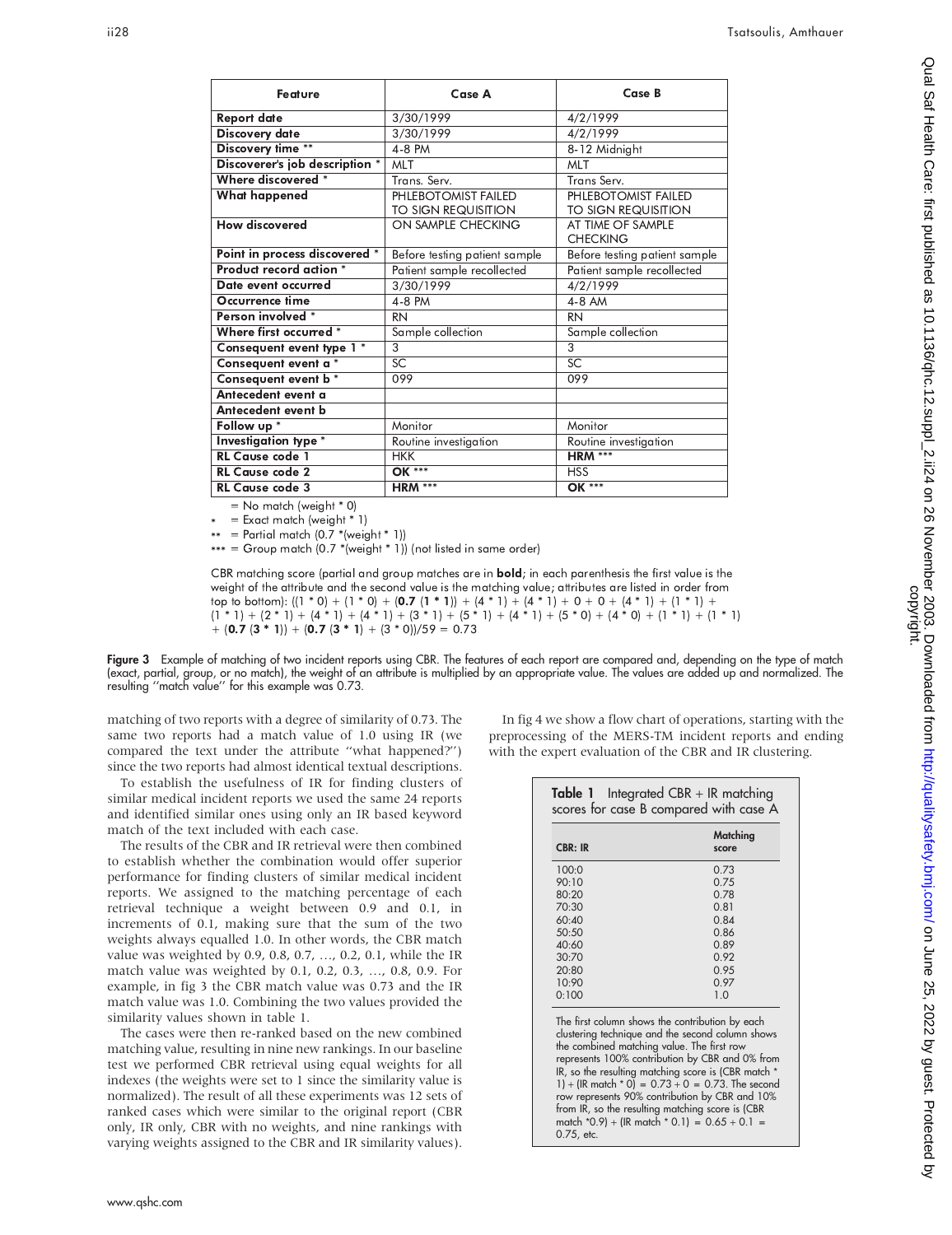

of CBR, IR, and combined clustering of transfusion service incident reports

For evaluation, we collected the top five retrieved cases from each experiment for each report. Since many of the retrieved cases for the different experiments were the same, the result was a set of 10–20 cases for each report. To these cases we added one randomly selected case from the database to use as a control point for the evaluation. These cases were ordered randomly so as not to give any hint to the evaluators. The two experts who participated in the evaluation of our work were Ms Barbara Rabin Fastman of Columbia University's New York Presbyterian Hospital and Ms Quay Mercer of the University of Texas Southwestern Medical Center at Dallas. Both are experts in transfusion services and quality assurance of medical and hospital processes. The experts were asked to evaluate whether the cases matched the report or not on a 4 point scale: ''almost identical'', ''similar'', ''not very similar'', and ''not similar at all''. This scale is clearly subjective and its intent is to give the experts the freedom to express their personal opinion of the quality of the performance of the similarity algorithm without having to understand how the algorithm works. Table 2 shows an example where the two incident reports (cases A and A2) were assessed by one of the experts to be ''almost identical'', and in table 3 two incident reports are presented (cases R and R2) that were assessed by one of the experts to be ''similar''.

The experiments and the evaluation of their results were performed during 2002 and early 2003. The incident reports were handled in an electronic format (transformed appropriately for CBR and IR as described above), and the CBR and IR clusterings were performed using software developed by us. The evaluation of the results by the experts was analyzed by statistical software to summarize it and to allow us to draw generalized conclusions.

#### ANALYSIS OF EXPERIMENTAL RESULTS

We analyzed the results of the system and the experts' evaluation in the following manner:

• All cases ranked by the experts as "almost identical" and ''similar'' were classified as ''retrievable'', while the other two rankings indicated cases that should be ''nonretrievable''.

| Table 2 Example of evaluation of two incident reports   |
|---------------------------------------------------------|
| assessed by one of the experts to be "almost identical" |

| <b>Attribute</b>      | Case A                        | Case A2                                      |
|-----------------------|-------------------------------|----------------------------------------------|
| Report date           | 3/30/1999                     | 7/15/1999                                    |
| Discovery date        | 3/30/1999                     | 7/13/1999                                    |
| Discovery time        | $4-8$ am                      | $12 - 4$ pm                                  |
| Discoverer's job      | Medical laboratory            | Medical laboratory                           |
| description           | technician                    | technician                                   |
| Where discovered      | Transfusion service           | Transfusion service                          |
| What happened         |                               | Wrong requisition usedWrong requisition used |
|                       | for crossmatch                | for group and screen                         |
| How discovered        | On sample check in            | At requisition check in                      |
| Point in process      | Before testing patient        | After component                              |
| discovered            | sample                        | process, before issue                        |
| Product record action | Patient sample<br>recollected | Patient record corrected                     |
| Date event occurred   | 3/30/1999                     | 7/13/1999                                    |
| Occurrence time       | $4-8$ am                      | $12-4$ pm                                    |
| Person involved       | Registered nurse              | Medical laboratory<br>technician             |
| Where first occurred  | Sample collection             |                                              |
| Consequent event type | 3                             | 3                                            |
| Consequent event a    | SC                            | SH                                           |
| Consequent event b    | 099                           | 099                                          |
| Antecedent event a    |                               |                                              |
| Antecedent event b    |                               |                                              |
| Follow up             | Monitor                       | Monitor                                      |
| Investigation type    | Routine investigation         | Routine investigation                        |
| RL cause code 1       | ОK                            | <b>HRM</b>                                   |
| RL cause code 2       | <b>HKK</b>                    | <b>HKK</b>                                   |
| RL cause code 3       | OM                            | OK                                           |

- The results of the 12 experiments (CBR only, IR only, CBR with no weights, and nine rankings with varying weights assigned to the CBR and IR similarity values) were studied for different similarity matching thresholds (ranging from 0.1 to 1.0 in 0.1 increments). These thresholds indicate what cases should be added to the cluster of similar ones. For example, a 0.4 threshold would include in the cluster cases which match with a similarity value of 0.4 and above.
- Our two quality criteria were *recall* and *accuracy*, which is the percentage of retrievable cases retrieved and the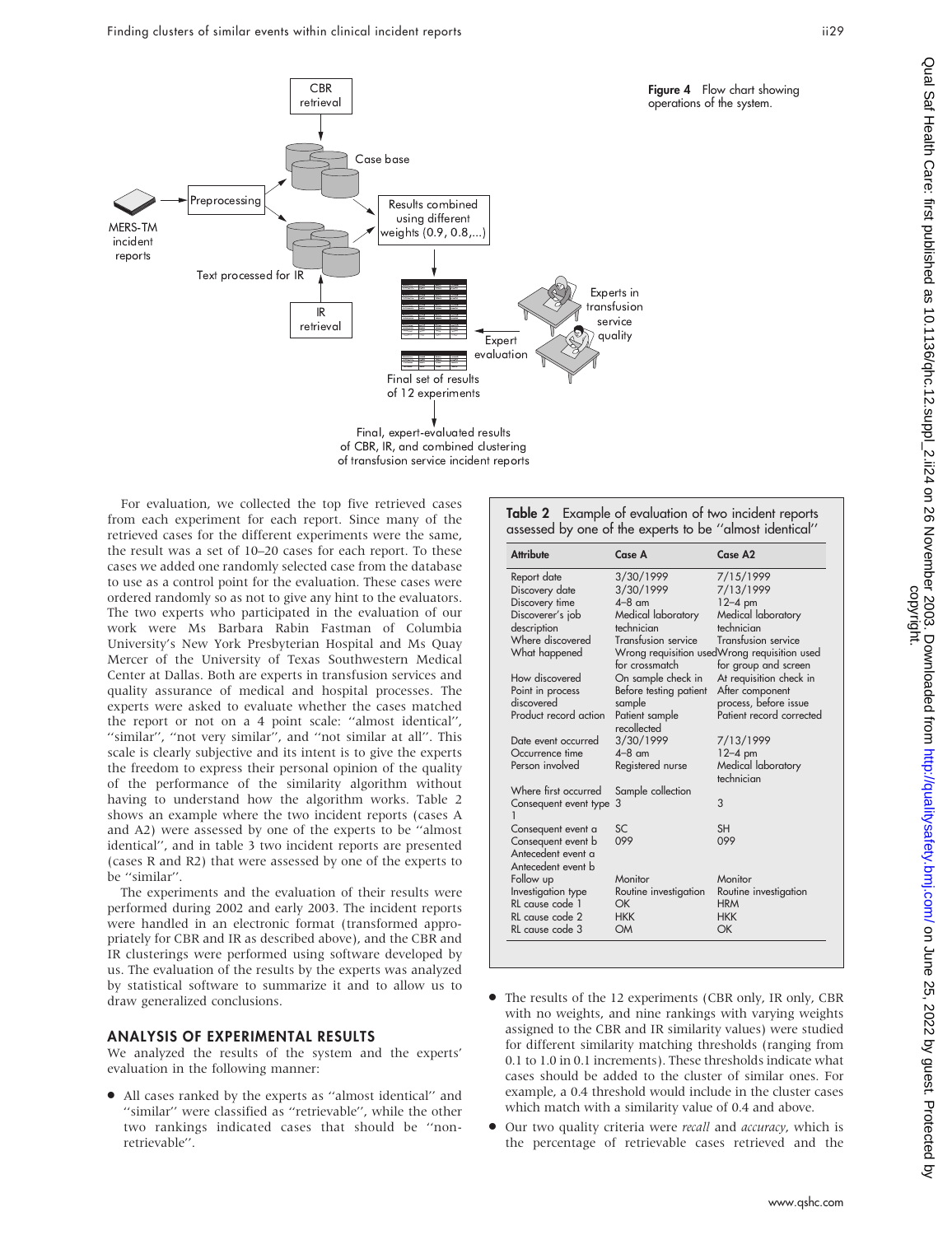| Table 3 Example of evaluation of two incident reports |
|-------------------------------------------------------|
| assessed by one of the experts to be "similar"        |

| <b>Attribute</b>                                               | Case R                                      | Case R2                                                             |
|----------------------------------------------------------------|---------------------------------------------|---------------------------------------------------------------------|
| Report date                                                    | 9/9/1999                                    | 4/11/1999                                                           |
| Discovery date                                                 | 9/9/1999                                    | 4/11/1999                                                           |
| Discovery time                                                 | $12 - 4$ am                                 | $12 - 4$ am                                                         |
| Discoverer's job                                               | Medical laboratory                          | Medical laboratory                                                  |
| description                                                    | technician                                  | technician                                                          |
| Where discovered                                               | Transfusion service                         | Transfusion service                                                 |
| What happened                                                  | Wrong RBC expiration<br>entered in Hemocare | Wrong expiration date<br>entered when RBC<br>modified to irradiated |
| How discovered                                                 | Upon transfusion                            | MLT discovered                                                      |
|                                                                | reaction investigation                      | immediately issue record                                            |
| Point in process                                               | After issue, before                         | After issue, before                                                 |
| discovered                                                     | infusion                                    | infusion                                                            |
| Product record action                                          | Unit destroyed                              | Unit destroyed                                                      |
| Date event occurred                                            | 8/9/1999                                    | 4/11/1999                                                           |
| Occurrence time                                                | $12-4$ pm                                   | $12-4$ am                                                           |
| Person involved<br>Where first occurred                        | Registered nurse                            | Registered nurse                                                    |
| Consequent event type 3                                        |                                             | 3                                                                   |
| Consequent event a                                             | PC                                          | <b>UM</b>                                                           |
| Consequent event b<br>Antecedent event a<br>Antecedent event b | 002                                         | 001                                                                 |
| Follow up                                                      | Monitor                                     | Monitor                                                             |
| Investigation type                                             | Routine investigation                       | Routine investigation                                               |
| RL cause code 1                                                | <b>HSS</b>                                  | <b>HSS</b>                                                          |
| RL cause code 2                                                | <b>TFX</b>                                  | TD                                                                  |
| RL cause code 3                                                |                                             | <b>TFX</b>                                                          |

percentage of non-retrievable cases not retrieved.\* In other words, recall tells us how many of the appropriate reports we are finding, while accuracy tells us how many of the inappropriate reports we are avoiding (one minus accuracy would give us the percentage of the incorrect reports we are including in our similar cluster, indicating false positives). Clearly, we want high recall and accuracy.

\*These are also known as ''true positives'' and ''true negatives'', respectively.

............................................................... .

We expected that, as the similarity threshold was raised, recall would be lower and accuracy would improve: a lower similarity threshold would assume that most cases were similar and, as a result, would include all the retrievable cases but also many non-retrievable cases; as the threshold is increased, fewer cases are considered similar, excluding some retrievable ones, but, hopefully, also excluding most nonretrievable ones. We also expected that our CBR system would do better than the CBR with no weights since the weights were assigned by experts specifically to assist in matching and similarity assessment. We had no expectations about the performance of the integrated CBR and IR retrieval since no similar experiments had been performed previously.

Some of the results of our experiments are shown in tables 4–8. As expected, as the matching threshold is increased, recall is lowered but accuracy increases greatly (table 4). The asterisks indicate that no cases were retrieved which were above the listed matching thresholds. Clearly, the CBR only retrieval does very well with recall but poorly with accuracy. This may be an indication that the report fields used as indexes are superficial descriptors of an event and, as such, do not offer the detail necessary to distinguish between dissimilar reports.

We next compared the recall and accuracy of the CBR system using expert assigned weights versus the CBR system using equal weights. In table 5 we list the difference in the quality of recall and accuracy as a function of the matching threshold. The asterisks indicate that no cases were retrieved that were above the listed matching thresholds. As expected, the recall of the CBR system with weights is substantially better than that of the CBR system with equal weights. Table 5 would seem to indicate that CBR with equal weights has a better accuracy, but closer inspection of the results showed this not to be the case since CBR with equal weights classified almost all cases as not similar and, thus, would trivially exclude non-retrievable ones.

We also examined the accuracy and recall of the IR retrieval as a function of the matching threshold. As expected, as the matching threshold is increased, recall is lowered but accuracy increases greatly. The problem with IR retrieval is that the fall off in recall is extremely steep. Our hypothesis is that the text in the MERS-TM reports stresses case specific details that allow differentiation between

Table 4 Analysis of the clustering quality of CBR by examining recall and accuracy over different matching thresholds

|                                                         | 0.1                  | 0.2 | 0.3 | $0.4$ $0.5$ $0.6$ $0.7$ |  |             | 0.8     | 0.9                        | 1.0 |
|---------------------------------------------------------|----------------------|-----|-----|-------------------------|--|-------------|---------|----------------------------|-----|
| Recall 1.00 1.00 1.00 1.00 1.00 0.95 0.76 *<br>Accuracy | $0.00$ $0.00$ $0.00$ |     |     | 0.00 0.00               |  | $0.05$ 0.57 | $\star$ | $\star$ $\star$<br>$\star$ |     |

The matching thresholds indicate the value over which two reports were considered similar. ''Recall'' refers to the percentage of reports that the experts deemed as similar which we did retrieve. ''Accuracy'' refers to the percentage of reports that the experts deemed as not similar which we did not retrieve. The asterisks indicate that no cases were retrieved which were above the listed matching thresholds.

| Table 5 Comparison of the clustering quality between CBR with expert supplied weights<br>and CBR with equal weights |      |      |                                                         |      |      |      |      |         |         |         |
|---------------------------------------------------------------------------------------------------------------------|------|------|---------------------------------------------------------|------|------|------|------|---------|---------|---------|
|                                                                                                                     | 0.1  | 0.2  | 0.3                                                     | 0.4  | 0.5  | 0.6  | 0.7  | 0.8     | 0.9     | 1.0     |
| $Recall_{CRR}$ –<br>Recall <sub>CBReal</sub>                                                                        | 0.05 | 0.15 | 0.21                                                    | 0.30 | 0.45 | 0.57 | 0.50 | $\star$ | $\star$ | $\star$ |
| $AccuracyCBR$ –<br><b>Accuracy</b> CBRequal                                                                         |      |      | $-0.35$ $-0.53$ $-0.73$ $-0.81$ $-0.88$ $-0.91$ $-0.40$ |      |      |      |      | $\star$ | $\star$ | $\star$ |

Quality is evaluated as the difference in recall and accuracy of the two techniques where positive numbers indicate better performance. The results indicate that CBR performs better when attributes used in matching are weighted by experts to signify the contribution of an attribute to the clustering decision. The asterisks indicate that no cases were retrieved that were above the listed matching thresholds.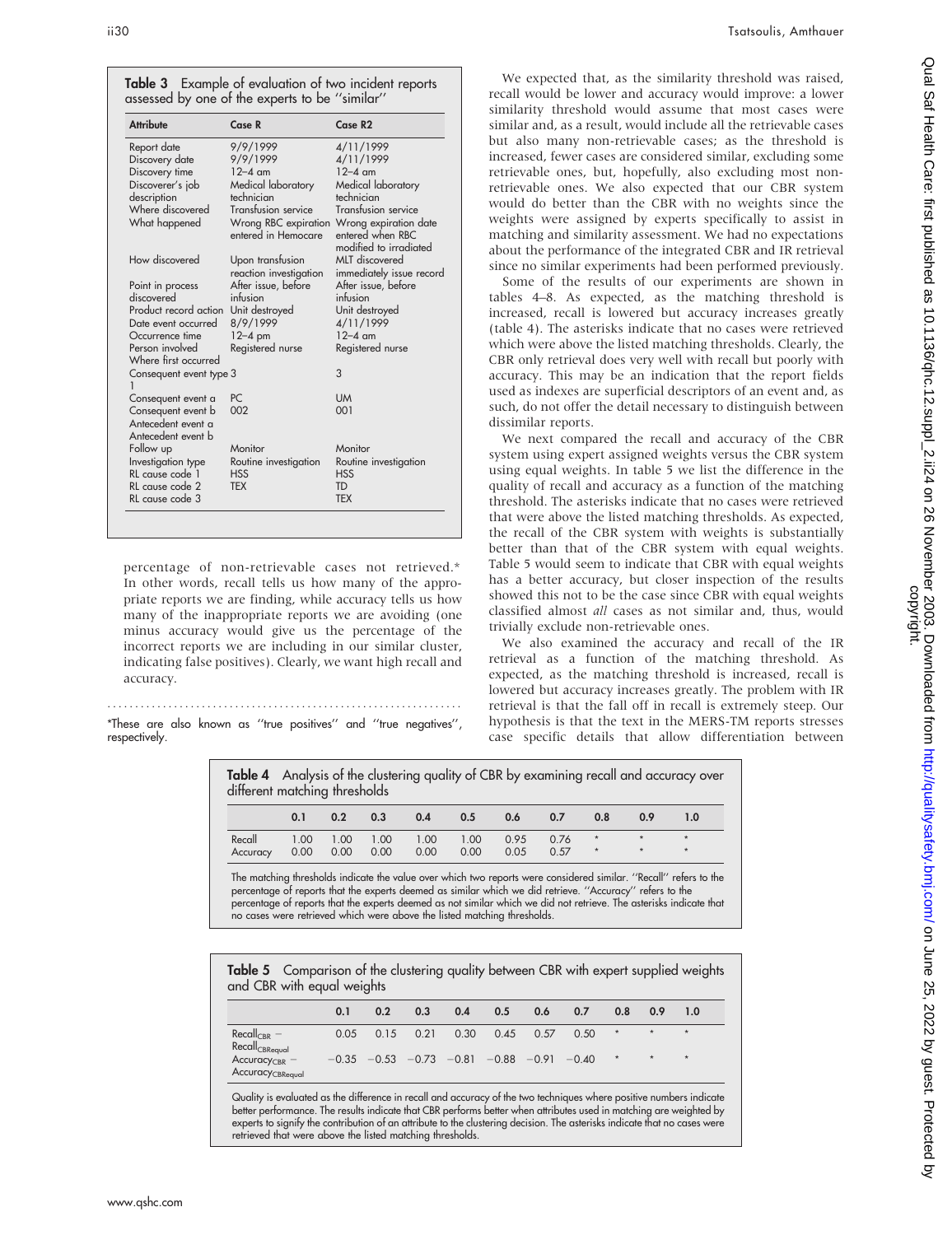|                                                                                | 0.2 | 0.3 | 0.4 | 0.5 | 0.6  | 0.7  | 0.8          | 0.9          | 1.0          |
|--------------------------------------------------------------------------------|-----|-----|-----|-----|------|------|--------------|--------------|--------------|
| Recall 1.00 1.00 1.00 0.96 0.79<br>Accuracy 0.00 0.00 0.11 0.46 0.64 0.89 0.93 |     |     |     |     | 0.52 | 0.38 | 0.25<br>0.96 | 0.22<br>1.00 | 0.22<br>1.00 |

As for table 4, the matching thresholds indicate the value over which two reports were considered similar. ''Recall'' refers to the percentage of reports that the experts deemed as similar we did retrieve. ''Accuracy'' refers to the percentage of reports that the experts deemed as not similar we did not retrieve.

|               | $CBR+IR$      | $CBR + IR$    | $CBR+IR$      | $CBR + IR$    | $CBR + IR$    | CBR+IR        |
|---------------|---------------|---------------|---------------|---------------|---------------|---------------|
|               | (10:90)       | (40:60)       | (30:70)       | (20:80)       | (10:90)       | (60:40)       |
|               | Threshold 0.3 | Threshold 0.4 | Threshold 0.4 | Threshold 0.4 | Threshold 0.4 | Threshold 0.5 |
| Recall        | 0.79          | 0.80          | 0.75          | 0.73          | 0.79          | 0.75          |
| Accuracy 0.73 |               | 0.75          | 0.80          | 0.78          | 0.73          | 0.80          |

(e.g. 10% weight to the CBR value and 90% weight to the IR value). Recall and accuracy are as previously defined.

dissimilar ones, but also precludes the identification of similar ones that may share more general characteristics

(table 6). We next performed similarity retrieval using a weighted combination of IR and CBR and the results are shown in table 7 (note that we only list results where recall and accuracy are above 70%). Interestingly, the best results occurred in lower matching thresholds and when, in general, the contribution of IR retrieval is greater or even dominant.

In general, the CBR system had better recall but worse accuracy than the IR system. The integration of CBR with IR produced the best results, since it combined the strengths



Figure 5 Plot of the sum of recall plus accuracy versus the matching threshold for CBR, IR, and combined weighted CBR+IR.

of both techniques. Figure 5 shows the sum of accuracy and recall plotted against the matching threshold for 11 experiments (the CBR with equal weights is not included since it was used only as a baseline test). The best combined recall and accuracy values were obtained for matching thresholds of 0.40 and 0.50 and for combined weighted CBR and IR retrieval.

Since CBR seemed to identify retrievable cases well, and IR seemed to identify non-retrievable cases with over 90% accuracy, we performed one more experiment to examine an integrated CBR and IR system where each technique is used independently and then their results combined to exploit the strength of each method. The additional experiments were conducted as follows: CBR retrieval using the thresholds where CBR gave the best recall result (at 0.7, 0.6 and 0.5), IR retrieval using the thresholds where IR had the best accuracy (0.5 and 0.4), then the six possible intersections of the three CBR and two IR sets were created. Table 8 summarizes the results. As can be seen, these results are not substantially better than those achieved in the previous experiments, although they have outstanding recall and, in one case (CBR 0.6, IR 0.5), very good accuracy.

### **DISCUSSION**

Our experiments showed that CBR is useful in identifying similar medical incident reports but its accuracy is poor. It seems that a lot of the detail of a case is contained in the textual description provided by the reporters of the event, and this is indicated by the retrieval accuracy of IR. On the other hand, the text in the reports is too detailed to provide sufficient abstract descriptions, leading to good accuracy but poor recall for IR only retrieval. The combination of CBR and IR techniques, either as a weighted sum of similarity values

| Table 8 Results of integrating CBR with IR retrieval for the best retrieval thresholds of<br>each technique |                                 |                                 |                                 |                                 |                                 |                                 |
|-------------------------------------------------------------------------------------------------------------|---------------------------------|---------------------------------|---------------------------------|---------------------------------|---------------------------------|---------------------------------|
|                                                                                                             | <b>CBR 0.7</b><br><b>IR 0.5</b> | <b>CBR 0.7</b><br><b>IR 0.4</b> | <b>CBR 0.6</b><br><b>IR 0.5</b> | <b>CBR 0.6</b><br><b>IR 0.4</b> | <b>CBR 0.5</b><br><b>IR 0.5</b> | <b>CBR 0.5</b><br><b>IR 0.4</b> |
| Recall                                                                                                      | 1.00                            | 0.99                            | 0.92                            | 0.93                            | 0.93                            | 0.88                            |

Accuracy 0.13 0.17 0.66 0.25 0.40 0.52

See tables 4–6 for the clustering results for CBR and IR. The matching values at each threshold (CBR 0.7, 0.6 and 0.5 and IR at 0.4 and 0.5) were weighted equally to generate the combined clustering value. Recall and accuracy are as previously defined.